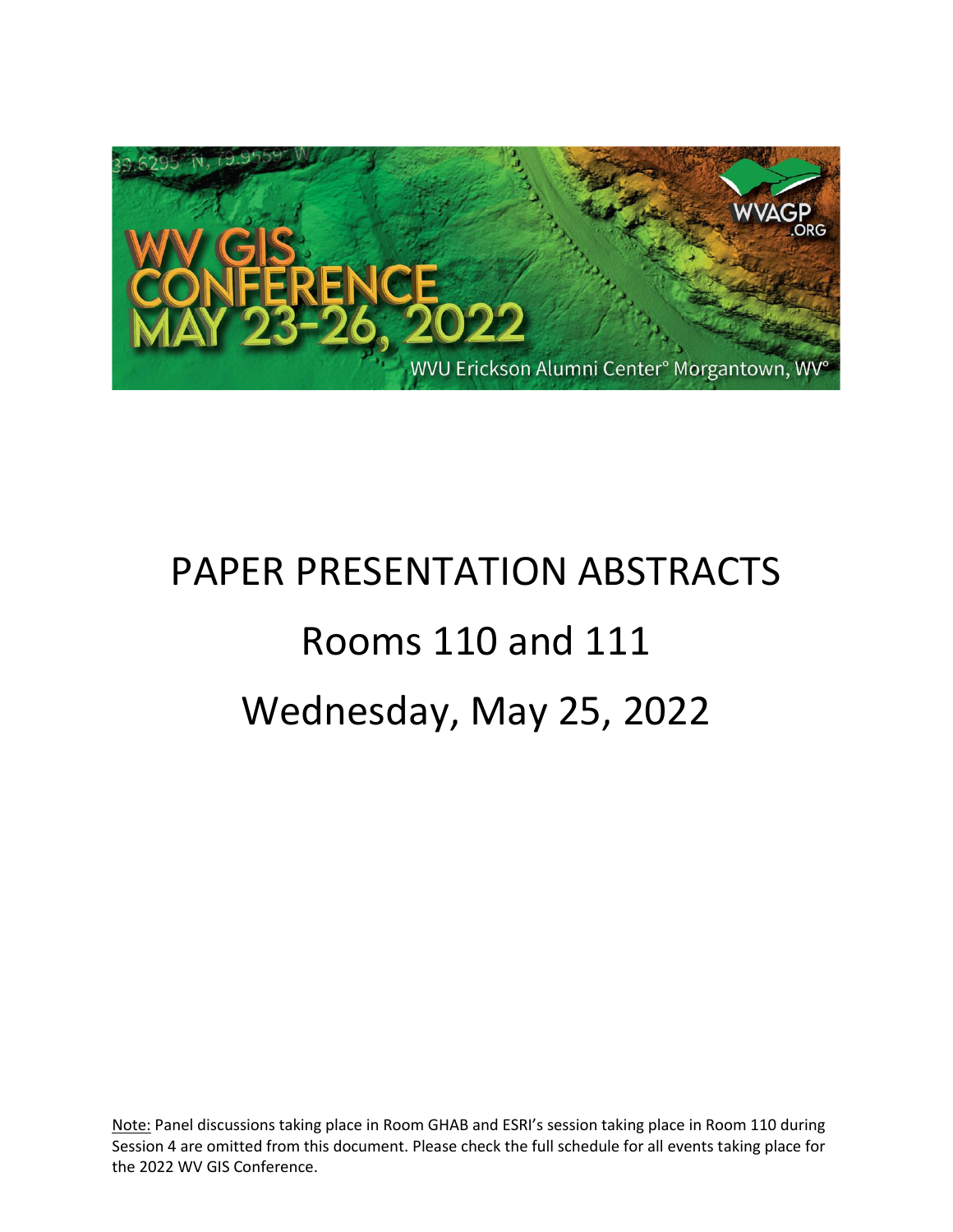| <b>Room 110</b>     | <b>Estimated Start Time:</b>           |
|---------------------|----------------------------------------|
| <b>Session 1</b>    | May 25, 2022 8:30 AM                   |
| Name:               | <b>Organization Details:</b>           |
| <b>Marvin Davis</b> | City of Morgantown (Regional and Local |
| <b>GIS Analyst</b>  | Government)                            |
|                     | https://www.morgantownwv.gov/          |

How GIS Aided the Morgantown Municipal Election

### **Abstract:**

The 2021 Morgantown Municipal Election was the first election in which the City of Morgantown had the assistance of the City's GIS Analyst and the power of its GIS software suite available. After the successes of the Ward and Boundary Commission's work using GIS to better balance the City's wards, the Morgantown City Clerk inquired about how GIS could aid in outreach and Election Day management. It was soon determined to utilize the ArcGIS Solutions that were available for elections: Elections Outreach and Election Day Management. This presentation will cover the ArcGIS Solutions for Election Outreach and Election Day Management that were utilized for the purposes of public information, Election Day management, reporting of election results, and receiving feedback from the public on how well the election was handled.

Keywords: election, outreach, management, GIS

| <b>Room 111</b>                                | <b>Estimated Start Time:</b>                |
|------------------------------------------------|---------------------------------------------|
| <b>Session 1</b>                               | May 25, 2022 8:30 AM                        |
| Name:                                          | <b>Organization Details:</b>                |
| <b>Rick Landenberger</b>                       | West Virginia Land Trust, and West Virginia |
| Science & Management Specialist, and Associate | University (Non-Profit)                     |
| Professor of Geography                         | http://www.wvlandtrust.org/ and             |
|                                                | https://www.wvu.edu/info-for/faculty-and-   |
|                                                | staff/                                      |

### **Title:**

Recreational Resource Mapping At the Mammoth and Piney Creek Preserves

### **Abstract:**

The Mammoth Preserve and Piney Creek Preserve are former surface mine sites in southern West Virginia that are now owned by the West Virginia Land Trust, a statewide conservation organization that has 20 nature preserves across the state. Both preserves resulted from a legal settlement involving Clean Water Act violations. The settlement requires that both areas be developed for public non-motorized recreation, primarily hiking and biking trails.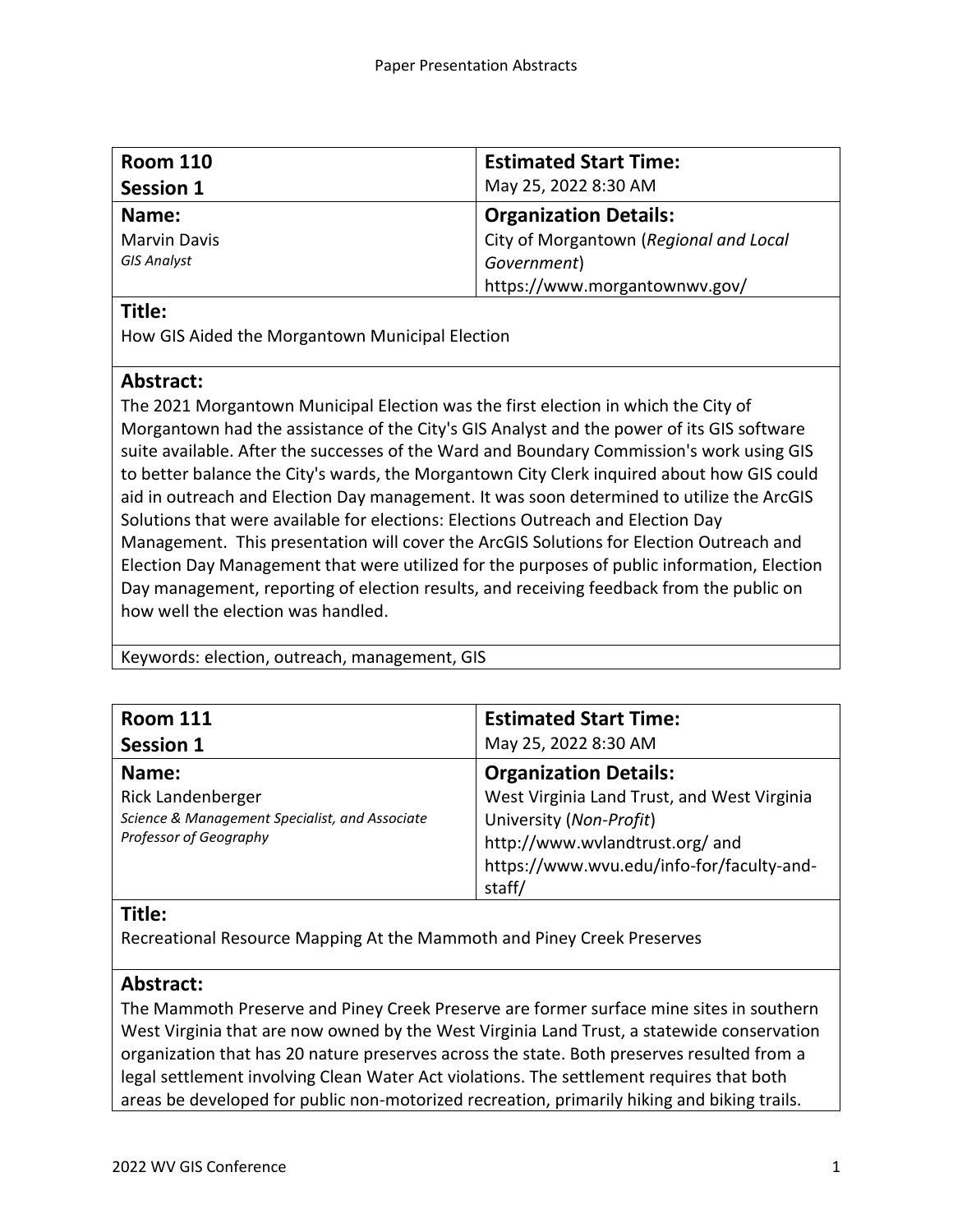The initial step in resource planning and development involves inventorying the existing transportation systems – previous mining roads, mine benches, and logging roads – to determine what opportunities exist to transform these complex features into trails. To do this, I used a 1-meter hillshade DEM made available to the public by the WV GIS Technical Center. All 'routes' were assessed manually (visually), and those that appeared to fit my criteria were then digitized using 'heads-up', on-screen manual interpretation. Criteria included location, 'connectivity' with other potential routes, and grade (steepness). The initial set of routes at each preserve is being ground referenced to assess surface type, drainage, degree of erosion, and the amount of work and associated cost required to transform them into a safe and pleasant recreational trail system that will draw repeat visitors from across the region. Initial findings indicate that there are opportunities for a quality non-motorized trail systems at each preserve, but that significant funding will be required before they provide this incredibly valuable community asset. This is not surprising because mine roads, mine benches, and logging roads were not constructed with recreation uses in mind; on the contrary, these routes were strictly utilitarian and as a result they require significant investments in reconstruction, erosion control, stabilization, and grade alteration before they realize their new potential as high quality recreational assets.

Keywords: forest recreation, resource mapping, manual interpretation, ground-reference data

| <b>Room 110</b>               | <b>Estimated Start Time:</b>           |
|-------------------------------|----------------------------------------|
| <b>Session 1</b>              | May 25, 2022 9:05 AM                   |
| Name:                         | <b>Organization Details:</b>           |
| Veronica Balcer               | City of Morgantown (Regional and Local |
| City of Morgantown GIS Intern | Government)                            |
|                               | https://www.morgantownwv.gov/          |

### **Title:**

Outside of the Classroom: Real-World Experience in GIS for Students

### **Abstract:**

This presentation will focus on the importance of students actively engaging with GIS outside of the classroom. Emphasizing how real-world experiences and one on one mentoring greatly supports in the transition from graduation to the workplace. With personal experience working in local government, this presentation will testify to how student work in GIS can be both rewarding to your industry sector and beneficial for the future of GIS professionals.

Keywords: Student, Engagement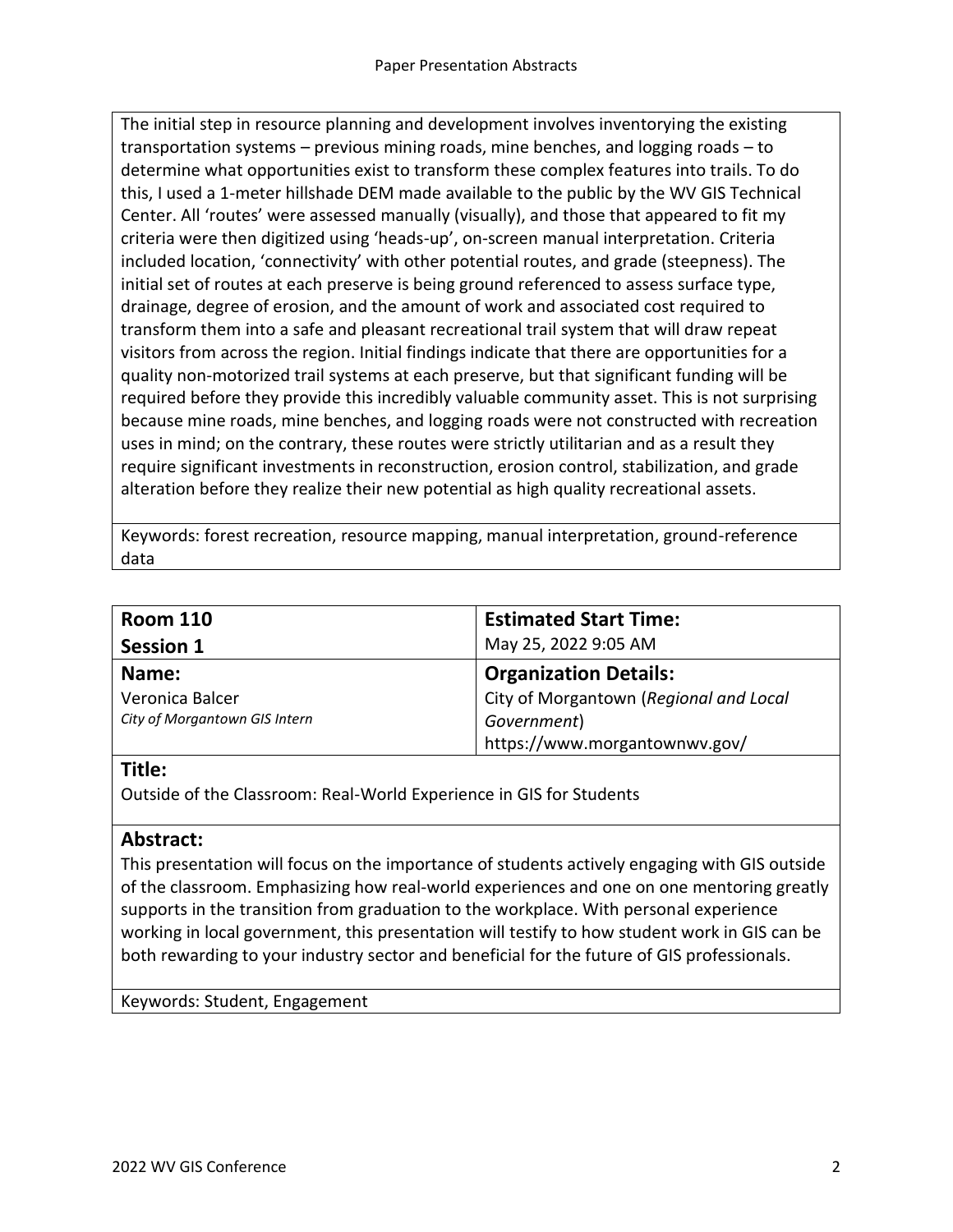| <b>Room 111</b>          | <b>Estimated Start Time:</b> |
|--------------------------|------------------------------|
| <b>Session 1</b>         | May 25, 2022 9:05 AM         |
| Name:                    | <b>Organization Details:</b> |
| Jacob Darrah             | Teren, Inc. (Private)        |
| <b>Account Executive</b> | http://teren4d.com/          |

Streamlining the Path from Remotely-Sensed Data to Actionable Insights

# **Abstract:**

In this presentation, Teren will demonstrate how we've streamlined the path from remotelysensed data to actionable insights. We've applied geospatial know-how and machine learning to identify, prioritize and predict geohazards on a pipeline right-of-way. Our case study will examine a pipeline operator in the Appalachian region. Prior to Teren, the operator had over 250 unprioritized geohazard slips. This unmanaged risk resulted in higher slip repair costs, resulted in multiple shut-ins per year, and cost millions in non-reclaimed funds. By implementing the systematic and measured process offered by Teren, the operator dropped their unprioritized geohazards by over 90%. Subsequent mitigation cut the mitigation budget by 40%, and resulted in 0 shut-ins per year. Our approach resulted in millions of dollars saved, reduced risk, and increased safety.

Keywords: Actionable Insights, Decision-Ready Data

| <b>Room 111</b>                   | <b>Estimated Start Time:</b>   |
|-----------------------------------|--------------------------------|
| <b>Session 1</b>                  | May 25, 2022 9:25 AM           |
| Name:                             | <b>Organization Details:</b>   |
| Jonathan Austin                   | GPI Geospatial, Inc. (Private) |
| <b>Geospatial Project Manager</b> |                                |
|                                   |                                |

### **Title:**

Remote Sensing in GIS: Accuracies and Applications

# **Abstract:**

When creating or updating a GIS database, accurate and up-to-date data are essential. This presentation provides an overview of different remote sensing technologies, their expected accuracies, and how they can benefit GIS data creation and maintenance. We will discuss best-practices for implementing LiDAR and imagery data collection including real world examples of aerial, mobile, and static terrestrial applications.

Keywords: remote sensing, data acquisition, accuracy, LiDAR, imagery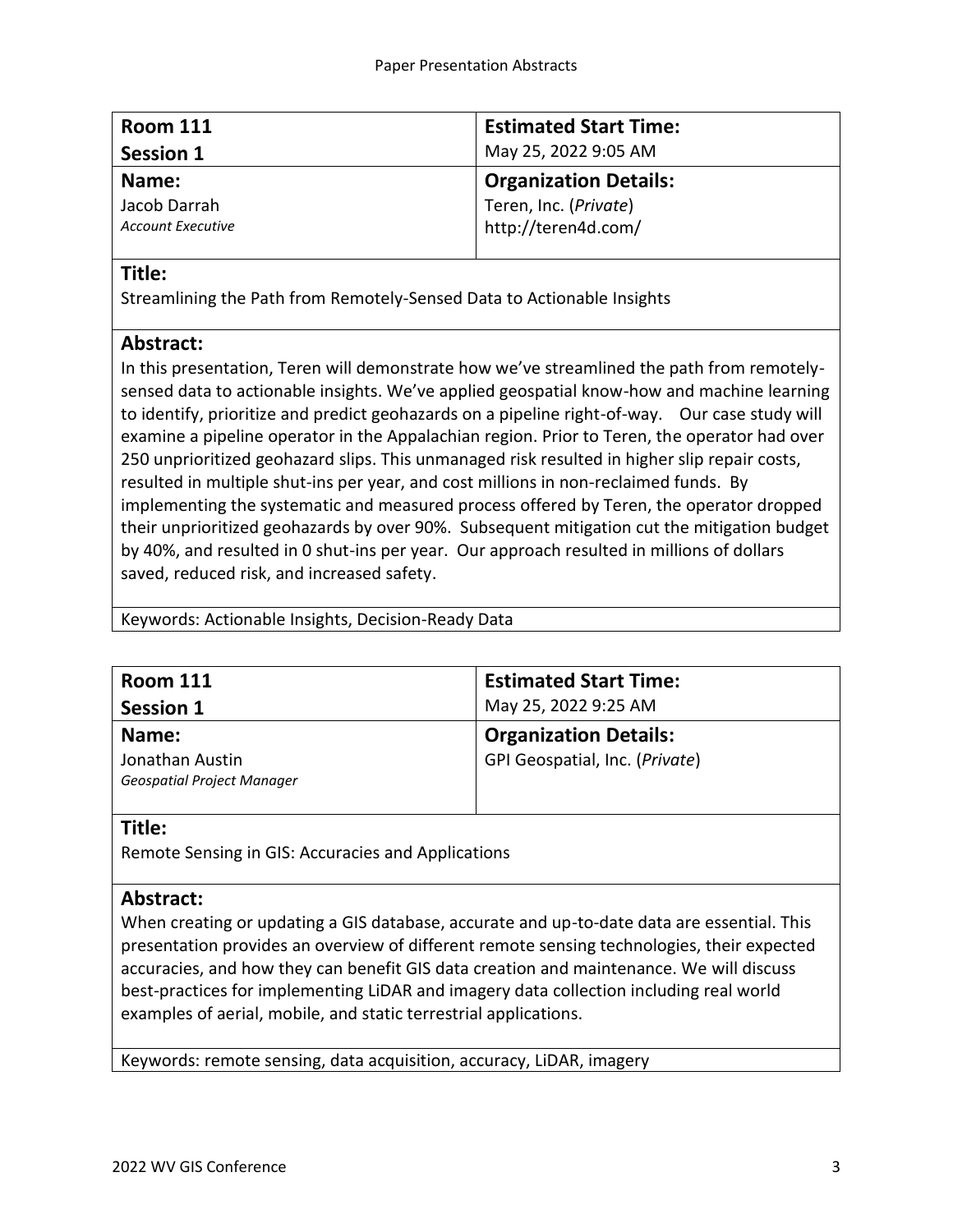| <b>Room 110</b>  | <b>Estimated Start Time:</b>          |
|------------------|---------------------------------------|
| <b>Session 1</b> | May 25, 2022 9:25 AM                  |
| Name:            | <b>Organization Details:</b>          |
| Gary Edwards     | Fairmont State University (Education) |
| Faculty          | https://www.fairmontstate.edu/        |

WoodLawn Cemetery: Pin-a-Plot App: Information Systems Management and Computer Science Capstone

### **Abstract:**

The Pin-a-Plot app project involves the creation of a grave finder mobile app for the Woodlawn Cemetery, located in Fairmont, WV. With over 15,000 graves, the Woodlawn Cemetery is the resting place of many historical figures with significance to the nation, and specifically Fairmont. The walk-to-site mobile navigation provides users with biographical information, photos, and a map to the exact location of graves, and other points of interest. An intuitive interface using Global Positioning Systems (GPS) is designed for both Apple and Android phones. This application is being developed through a collaborative capstone course between Information Systems Management and Computer Science students.

Keywords: Mobile, GPS

| <b>Room 110</b>                       | <b>Estimated Start Time:</b>          |
|---------------------------------------|---------------------------------------|
| <b>Session 2</b>                      | May 25, 2022 10:30 AM                 |
| Name:                                 | <b>Organization Details:</b>          |
| Jeff Jalbrzikowski                    | NOAA's National Geodetic Survey (NGS) |
| Appalachian Regional Geodetic Advisor | (Federal Government)                  |
|                                       | https://geodesy.noaa.gov/ADVISORS/    |

## **Title:**

Replacing NAD83 - What Does That Mean for the Geospatial Professional?

# **Abstract:**

Our focus for this session will be looking at the details of replacing NAD83 with NATRF2022. What will be different? What will stay the same? How does this impact State Plane Coordinate Systems (SPCS)? What can you do now to prepare? We will conclude with a few minutes on the retirement of the US Foot.

Keywords: datums, coordinate systems, projections, geodesy, NAD83, SPCS, state plane, US Feet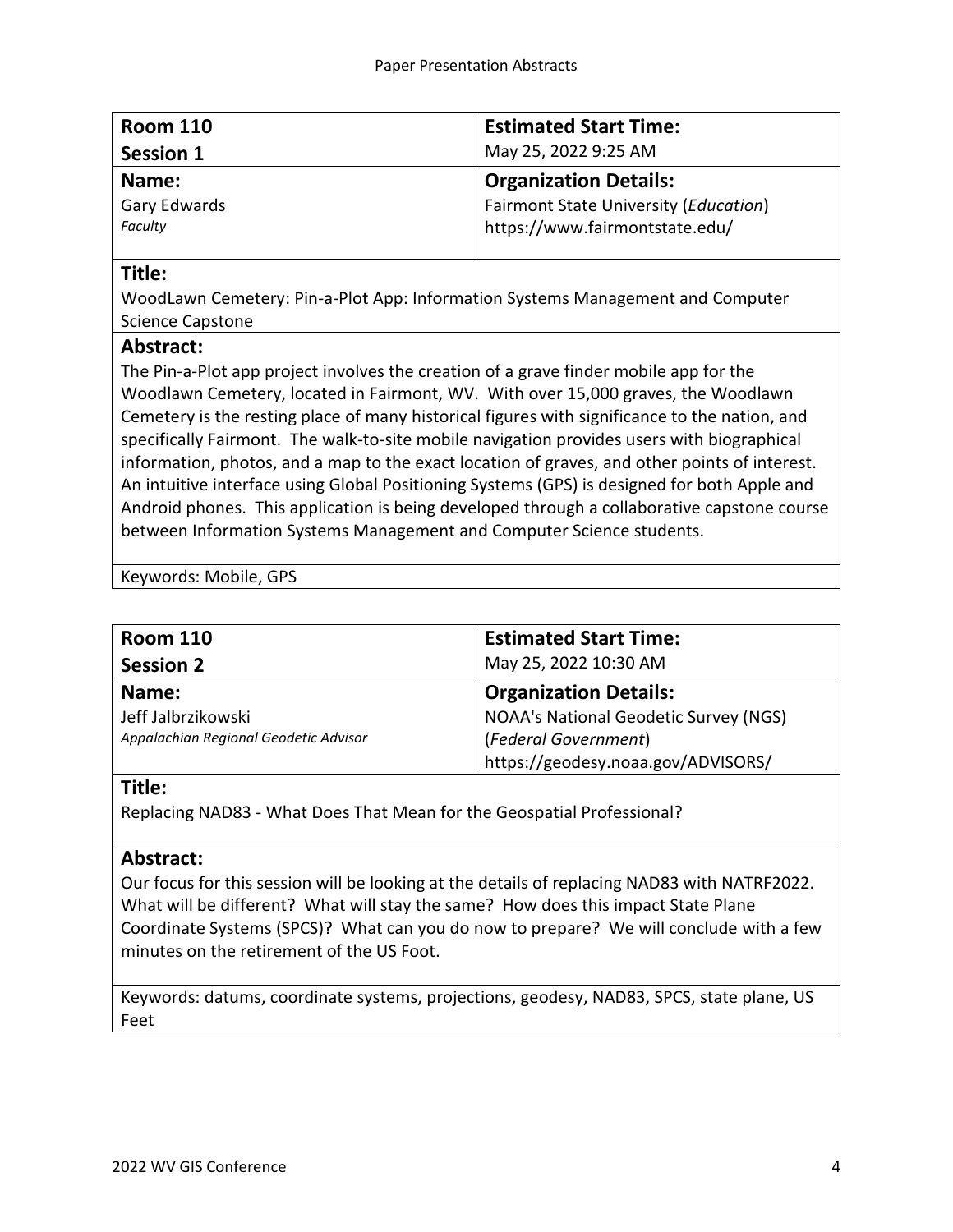| <b>Room 111</b>                 | <b>Estimated Start Time:</b>    |
|---------------------------------|---------------------------------|
| <b>Session 2</b>                | May 25, 2022 10:30 AM           |
| Name:                           | <b>Organization Details:</b>    |
| <b>Brandy Bachman</b>           | <b>WVDNR (State Government)</b> |
| <b>GIS Programmer Analyst I</b> | www.wvdnr.gov                   |
|                                 |                                 |

How the WVDNR utilizes ArcGIS Survey123

### **Abstract:**

The West Virginia Division of Natural Resources - Wildlife Resources Section utilizes ArcGIS Survey123 in many facets of their operations. The WVDNR has completed two statewide citizen science projects in 2019-2021 dealing with fireflies and box turtles. In addition to the completed projects, the WVDNR is in the process of converting many paper surveys to Survey123 surveys including the Spring Gobbler Survey, the Mast Survey, and the Bow Hunter Survey. Personnel in other units utilize Survey123 for data collection - grouse observations, deer distance sampling, and water shrew and wood rat surveys. This presentation will cover the build of and different use cases of a selection of these surveys. In addition, I will present a preliminary 'dashboard' created through ArcGIS Experience Builder that has been created to mimic the report that is mailed to the Spring Gobbler Survey cooperators each year.

| Keywords: Survey123, natural resources |  |
|----------------------------------------|--|
|----------------------------------------|--|

| <b>Room 110</b>  | <b>Estimated Start Time:</b> |
|------------------|------------------------------|
| <b>Session 2</b> | May 25, 2022 11:05 AM        |
| Name:            | <b>Organization Details:</b> |
| Kennie Harris    | Duncan-Parnell (Private)     |
| Geospatial Rep   | www.duncan-parnell.com       |
|                  |                              |

### **Title:**

Trends in Global Positioning

### **Abstract:**

We will briefly review the history of GPS/GNSS technology and look ahead at the future of the industry. We'll discuss corrections-as-a-service, and how a more modular approach to receivers and data collection devices is becoming more popular. The way of the future is going to be scalable to fit your workflow. Better, more reliable and more user-friendly positioning is here. Now is a great time to jump into new solutions and update your mapping inventory.

Keywords: GPS/GNSS, Mapping, Data Collection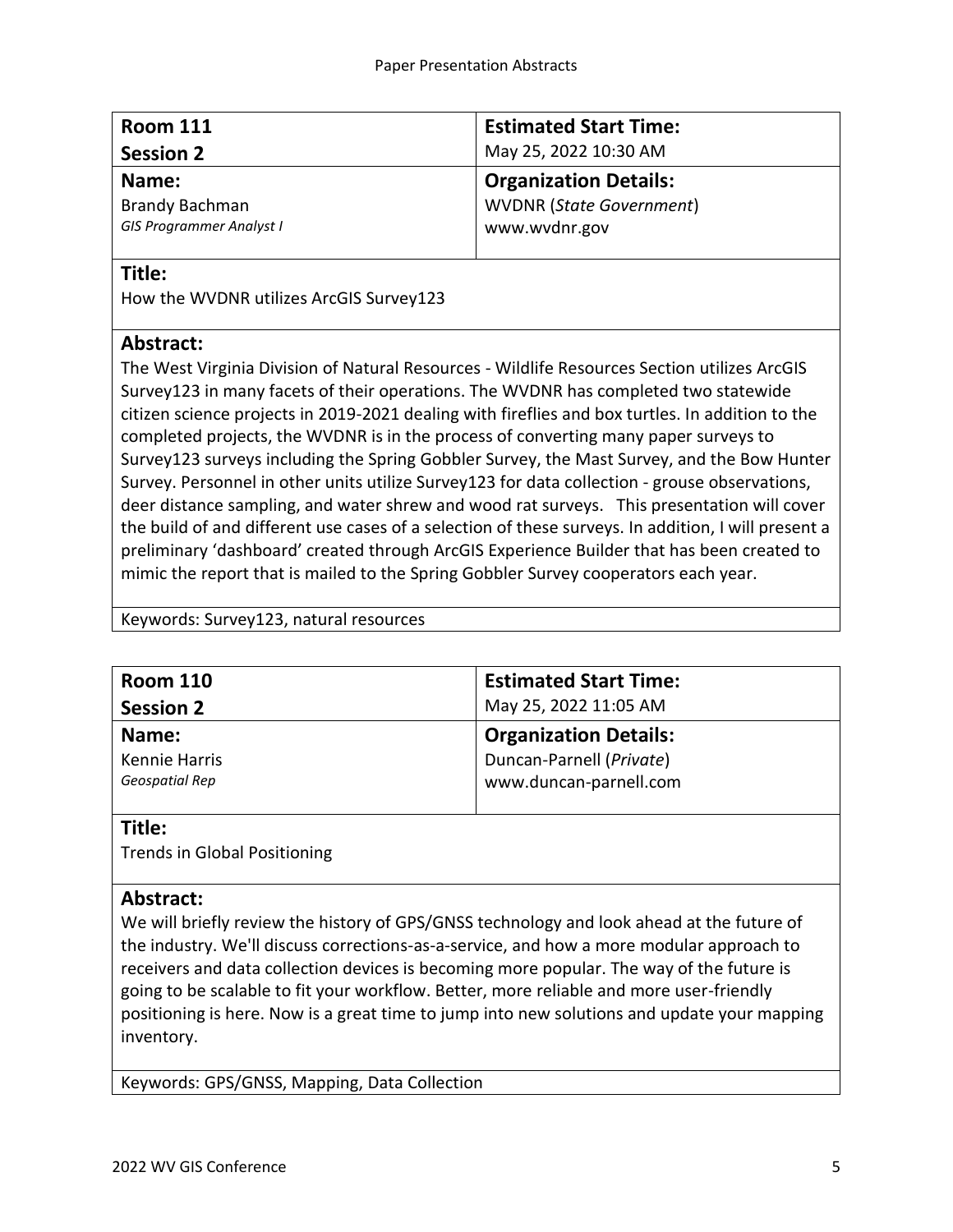| <b>Room 111</b>                         | <b>Estimated Start Time:</b>           |
|-----------------------------------------|----------------------------------------|
| <b>Session 2</b>                        | May 25, 2022 11:05 AM                  |
| Name:                                   | <b>Organization Details:</b>           |
| Jessica Perkins                         | <b>WVDNR Wildlife Resources (State</b> |
| GIS & Technical Support Program Manager | Government)                            |
|                                         | https://wvdnr.gov/gis/                 |

StoryMap of Primeval Paths: Bison in West Virginia

# **Abstract:**

Approximately 2600 km of bison and elk trails have been mapped in West Virginia using historical records, including county histories and travelers' accounts with published dates between 1876 and 1977. Most points of interest associated with these trails document European bison or elk hunting events. I will present a StoryMap that is in development based on our recently published paper in Natural Areas Journal (https://doi.org/10.3375/21-18). This map of major bison trails (raw geospatial data available for download at https://doi.org/10.2737/RDS-2021-0055) is an important resource for telling a more complete story of the history of forests and woodlands of West Virginia. Citation: Melissa A. Thomas-Van Gundy, Jessica D. Perkins, Crystal Krause, Cynthia D. Huebner, Lorenzo Ferrari, and Linda S. Smith "Primeval Paths: Bison in West Virginia," Natural Areas Journal 41(4), 315- 322, (18 October 2021). https://doi.org/10.3375/21-18

Keywords: Conservation, Bison, West Virginia

| <b>Room 111</b>                  | <b>Estimated Start Time:</b>            |
|----------------------------------|-----------------------------------------|
| <b>Session 2</b>                 | May 25, 2022 11:23 AM                   |
| Name:                            | <b>Organization Details:</b>            |
| Meryl Friedrich                  | WV Division of Natural Resources (State |
| <b>GIS Programmer Analyst II</b> | Government)                             |
|                                  | https://wvdnr.gov/                      |

# **Title:**

West Virginia Stream Condition and Integrity Index

# **Abstract:**

The 2015 West Virginia State Wildlife Action Plan (SWAP) broadly identified 20 aquatic stresses affecting 1,148 Species of Greatest Conservation Need. To facilitate responding to these threats through applied conservation and management actions, a spatially explicit statewide stream condition and integrity index was developed. Spatial datasets of aquatic stressors and environmental conditions for the entire area that drains into West Virginia – an approximately 70,000 square mile watershed that includes parts of Ohio, Kentucky, North Carolina, Virginia, Maryland, Pennsylvania, and New York – were developed. From these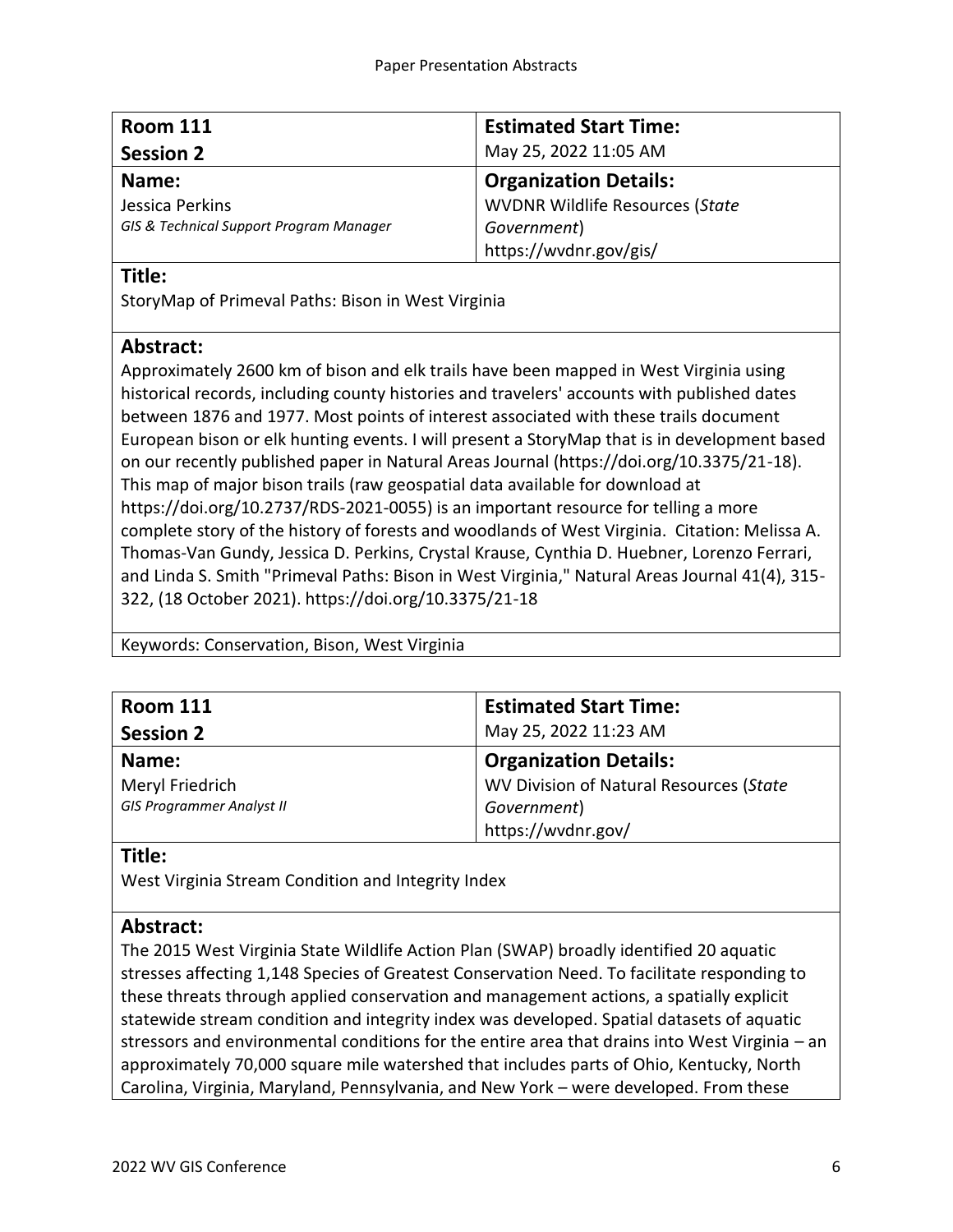datasets, impacts were summarized for the approximately 60,000 stream miles, or nearly 150,000 drainages, in the state at four ecologically relevant spatial scales: the segment drainage (the area immediately surrounding and draining laterally to an individual stream segment), the basin (the catchment of the entire river network upstream of a stream segment, including the segment drainage), the floodplain (the area surrounding a stream segment, composed of the wider of the FEMA 100-year floodplain and a 100-ft buffer around the stream segment), and the floodplain-basin (the entire floodplain area upstream of a stream segment, including the floodplain of that stream segment). In addition to tabulated values of aquatic stressors and environmental conditions, WVDNR biologists with specialties in aquatic and rare, threatened, and endangered species provided expert opinion on the effects of selected impacts to inform a relative stream integrity index score. The index score was calculated for each stream segment based on a weighted sum of potential negative impacts to stream integrity. The index score may be used to compare the accumulated impacts among stream segments, which may inform management decisions such as species restoration or land acquisition prioritization.

Keywords: stream, aquatic, integrity, wildlife

| <b>Room 110</b>                       | <b>Estimated Start Time:</b>          |
|---------------------------------------|---------------------------------------|
| <b>Session 2</b>                      | May 25, 2022 11:25 AM                 |
| Name:                                 | <b>Organization Details:</b>          |
| Jeff Jalbrzikowski                    | NOAA's National Geodetic Survey (NGS) |
| Appalachian Regional Geodetic Advisor | (Federal Government)                  |
|                                       | https://geodesy.noaa.gov/ADVISORS/    |

#### **Title:**

Vertical Datums of the NSRS – Past, Present, Future

### **Abstract:**

We will start with clarifying the various types of vertical datums of our Nation's geodetic infrastructure, the National Spatial Reference System (NSRS). Then we'll venture into some of the details of NAVD88 and its numerous different geoids. The session will wrap up by explaining some of the "why" and "how" of replacing NAVD88 with a new vertical datum, NAPGD2022.

Keywords: vertical datums, geoids, geodesy, floodplain, NSRS, heights, NFIP, CFM, NAVD88, NGVD29, NAPGD2022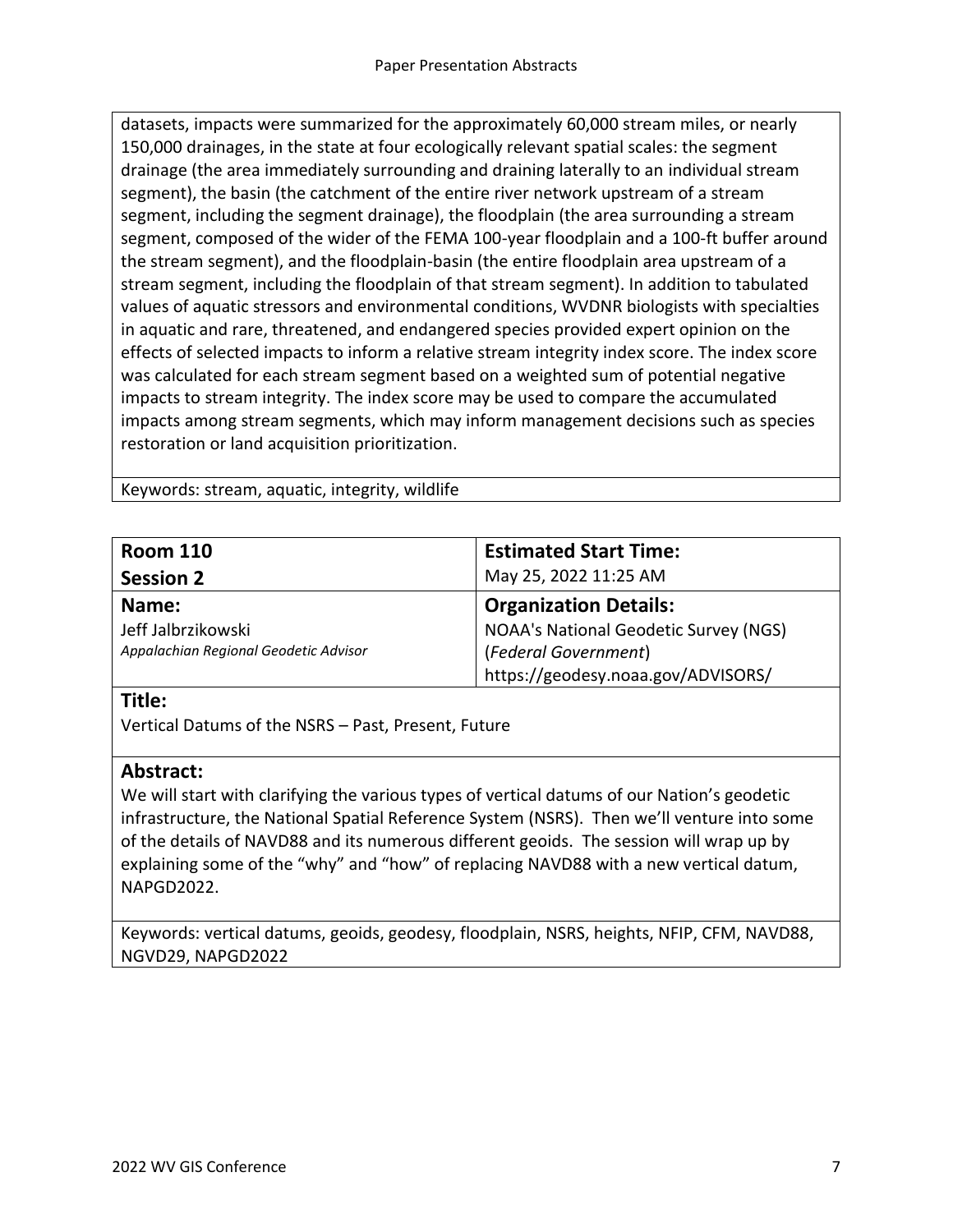| <b>Estimated Start Time:</b>         |
|--------------------------------------|
| May 25, 2022 11:41 AM                |
| <b>Organization Details:</b>         |
| West Virginia University (Education) |
| http://www.wvview.org/               |
|                                      |

Introducing WVU's New Online MS in GIS and Spatial Analysis

# **Abstract:**

The West Virginia University Department of Geology and Geography has launched a new online Master of Science (MS) program in GIS and Spatial Analysis to compliment the existing graduate certificate in GIS and Spatial Analysis. This program is completely asynchronous to offer flexibility for those working full time. It is appropriate for geospatial professionals working to advance in the field, individuals hoping to transition to the field, and recent college graduates seeking a graduate degree. This talk highlights the structure of the program along with the key knowledge, concepts, skills, and technologies that can be learned. Longtime, our goal is to develop and maintain the program to support the development of the geospatial workforce in the state and region.

Keywords: education, graduate programs, geospatial education

| <b>Room 110</b>    | <b>Estimated Start Time:</b>           |
|--------------------|----------------------------------------|
| <b>Session 3</b>   | May 25, 2022 1:00 PM                   |
| Name:              | <b>Organization Details:</b>           |
| <b>Taryn Moser</b> | Morgantown Utility Board (Regional and |
| <b>GIS Manager</b> | <b>Local Government)</b>               |
|                    | www.mub.org                            |

## **Title:**

Standards and workflows from AutoCAD to ArcGIS

# **Abstract:**

Understanding the needs of the design process and making data in AutoCAD that will seamlessly go into ArcGIS. Making standards to put into place will allow the design process that simplifies the way you share and synchronize GIS content between AutoCAD and ArcGIS. These standards will not only be put in place for the MUB organization but also for any 3rd Party Contractor that will do any type of design work for MUB. This will streamline the process of project work and allow better communication with a real time implementation of work done in the field.

Keywords: Standards, Workflows, AutoCAD, GIS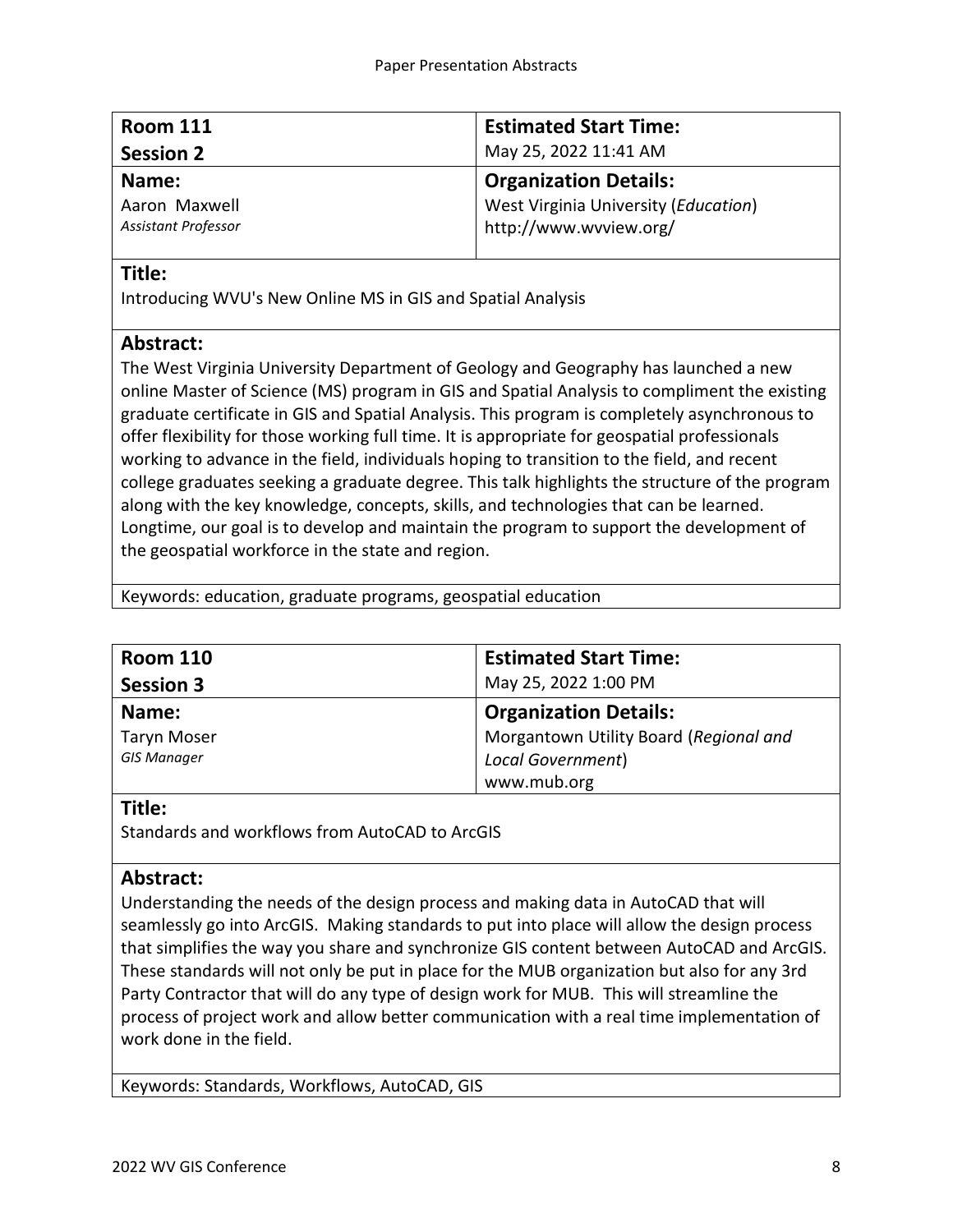| <b>Room 111</b>    | <b>Estimated Start Time:</b>        |
|--------------------|-------------------------------------|
| <b>Session 3</b>   | May 25, 2022 1:00 PM                |
| Name:              | <b>Organization Details:</b>        |
| Kevin Kuhn         | WV GIS Technical Center (Education) |
| <b>GIS Analyst</b> | http://www.wvgis.wvu.edu/           |
|                    |                                     |

WV Redistricting Using GIS

## **Abstract:**

The WV Geographic Information Systems Technical Center (WVGISTC) is providing Geographic Information Systems (GIS) assistance to 28 WV County Clerk Offices and the Secretary of State's Office for the 2021 election redistricting of County precinct and magisterial district boundaries. This project was mission critical for the state; complicated by late involvement and tight deadlines. Presentation will focus on the ESRI Redistricting App and working with counties during the redistricting process; and the work performed with the Secretary of States Office using GIS for spatial audits of the State Voter Registration System.

Keywords: Elections, WV, Redistricting, Spatial Audits, Boundary, Voting, App Builder, AGOL

| <b>Room 111</b>     | <b>Estimated Start Time:</b>        |
|---------------------|-------------------------------------|
| <b>Session 3</b>    | May 25, 2022 1:35 PM                |
| Name:               | <b>Organization Details:</b>        |
| <b>Eric Hopkins</b> | WV GIS Technical Center (Education) |
| <b>GIS Analyst</b>  | www.wvgis.wvu.edu                   |
|                     |                                     |

# **Title:**

West Virginia Framework Layers: Aerial Imagery, Elevation, Boundaries

# **Abstract:**

The majority of West Virginia counties (53) are now represented in aerial imagery dated 2018 or newer. Ideally imagery is acquired for a given location every five years. The WVGISTC coordinates with counties and vendors to distribute publicly available imagery through online services and downloadable image files. This presentation will discuss progress to date and expectations for 2022. Recent lidar point cloud data and derivative products are now available statewide at 1 meter resolution. Digital Elevation Model (DEM), Hillshade and contour data are all available via online tools and download from the WVGISTC. We'll cover this major milestone for the state. The 2020 Census resulted in updates to multiple boundary and location data sets. Voting and redistricting will be discussed in another presentation, while this one focuses on those layers routinely used in GiS analysis.

Keywords: framework GIS layers, aerial imagery, elevation, lidar, DEM, contours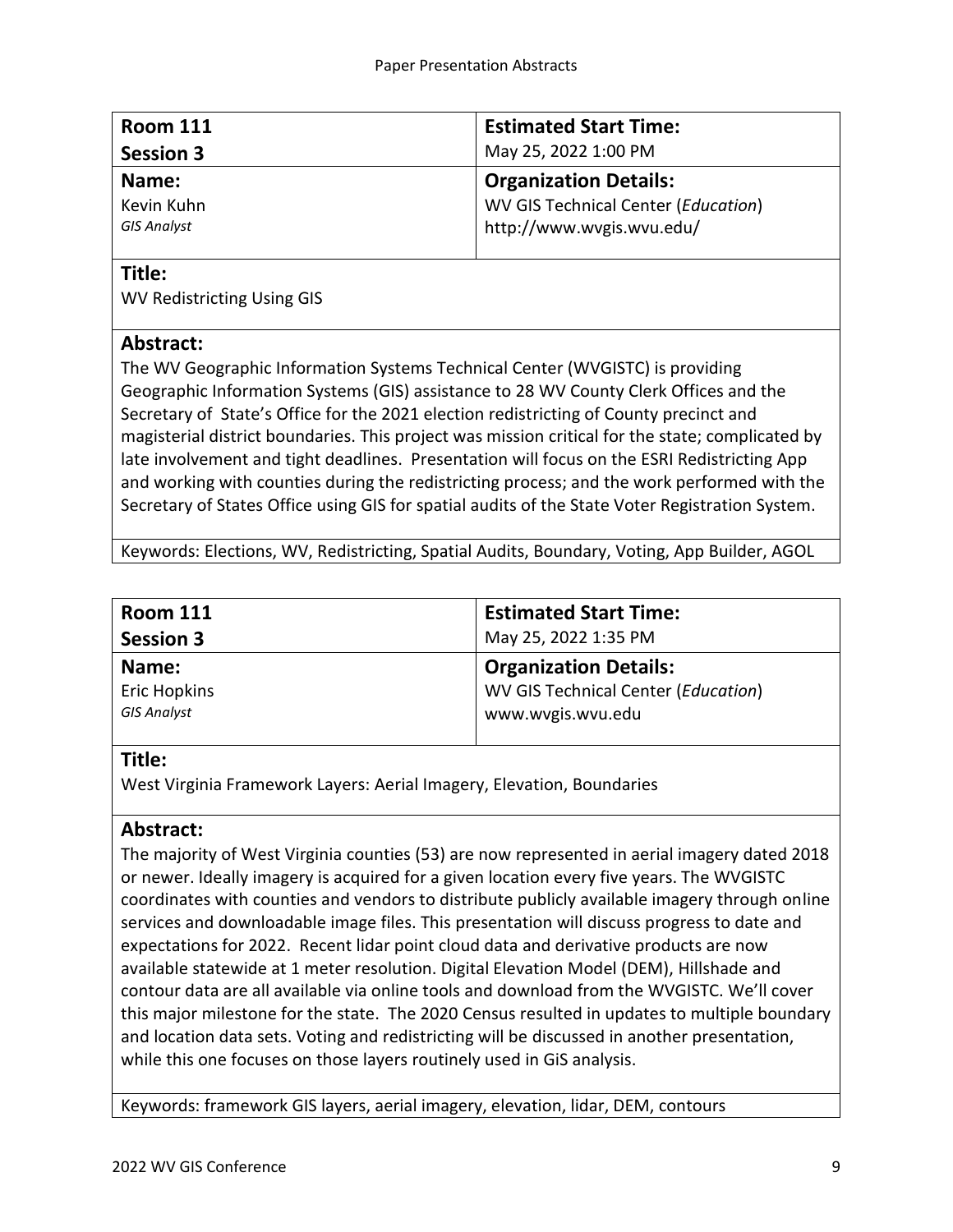| <b>Room 110</b>           | <b>Estimated Start Time:</b>  |
|---------------------------|-------------------------------|
| <b>Session 3</b>          | May 25, 2022 1:35 PM          |
| Name:                     | <b>Organization Details:</b>  |
| <b>Matthew Kalcich</b>    | Larson Design Group (Private) |
| <b>Senior GIS Analyst</b> | www.larsondesigngroup.com     |

Case Study: Water Main Replacement Community Engagement Hub

## **Abstract:**

The Southeast Morris County Municipal Utilities Authority (SMCMUA) identified the need to improve communications with its public officials, community leaders, and customers when working on large capital improvement projects. The need was driven when planning a \$3.2 million renewal project for a water main that runs through the heart of the business district in the town of Morristown, New Jersey, which also includes high-density housing. The project includes the replacement of 1.25 miles of main and associated improvements for new service connections, water meters, meter pits, hydrants, and valves. This project provided an opportunity to improve the resiliency and reliability of the water supply and enhance water quality and fire protection for this section of the service area. Understanding the high-profile business and residential district of Morristown, SMCMUA recognized that any water supply and/or quality disruption, noise generation, and general pedestrian and vehicular traffic detours could trigger a chain reaction of inquiries from members of the general public, who would contact their elected public official and/or community leader, who would then contact the authority to address the issue. Larson Design Group (LDG) has been supporting SMCMUA on geographic information system (GIS)-related tasks around field data collection, enterprise implementation, and operational workflows. The concept of the Project Hub originated through discussions about providing a platform to effectively communicate critical project information in real time, and in a centralized platform, with the general public along with public officials and community leaders. LDG has been coordinating efforts with the various division leads throughout this project, promoting the use of GIS and looking for areas where efficiencies could be gained using Esri applications.

Keywords: Hub, water, utilities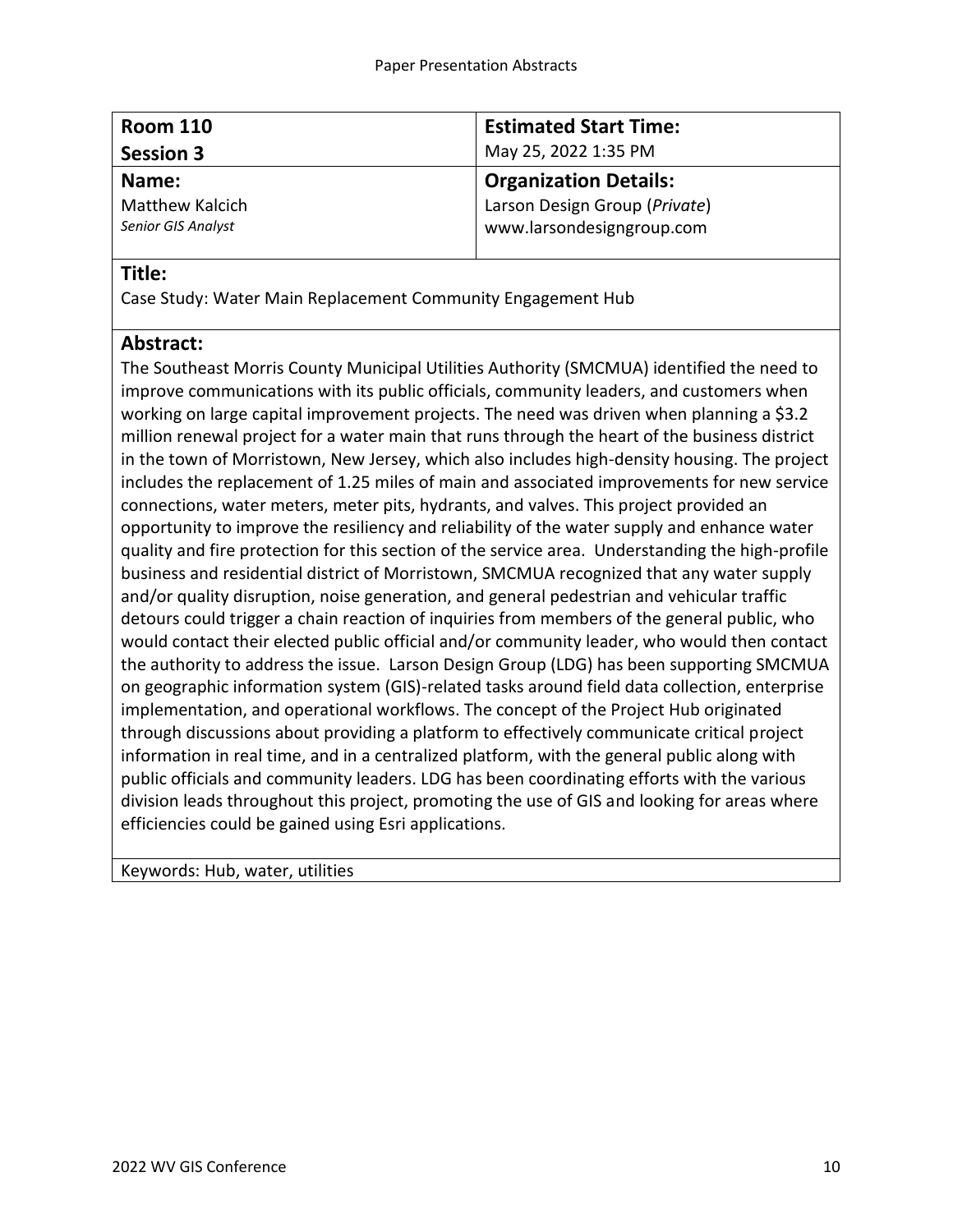| <b>Room 110</b>       | <b>Estimated Start Time:</b>           |
|-----------------------|----------------------------------------|
| <b>Session 3</b>      | May 25, 2022 1:53 PM                   |
| Name:                 | <b>Organization Details:</b>           |
| Drew Gatlin           | City of Morgantown (Regional and Local |
| <b>Staff Engineer</b> | Government)                            |
|                       | morgantownwv.gov                       |

Opening Our Data: Leveraging OpenStreetMap for Insights into the Built and Natural Environment

## **Abstract:**

OpenStreetMap (OSM) is more powerful, active, and organized than ever. Derivatives of OSM data fuel important open and commercialized tools, and the community of mappers feeding into this data are willing to dedicate incredible resources to ensuring quality assurance and quality control. Drew Gatlin is the Staff Engineer for the City of Morgantown. Hear how he has come to understand the importance of engaging OSM by encountering gaps in datasets that are quickly fixed with local, public resources. Garbage in is garbage out -- learn how you can make small changes to your data licensing that will maintain your authority, limit your liability, and ensure that OSM has the high-quality and up-to-date information they need to more accurately represent your world.

Keywords: Open Data, Community Mapping, Public Data, Public Resources

| <b>Room 111</b>         | <b>Estimated Start Time:</b>       |
|-------------------------|------------------------------------|
| <b>Session 3</b>        | May 25, 2022 1:55 PM               |
| Name:                   | <b>Organization Details:</b>       |
| Maneesh Sharma          | West Virginia GIS Technical Center |
| <b>GIS Project Lead</b> | (Education)                        |
|                         | https://wvgis.wvu.edu/             |

### **Title:**

WV Statewide Multi-Hazard Risk Assessment

# **Abstract:**

Site-specific risk assessments focused on flood and landslide hazards have been conducted for all 55 counties and 232 incorporated communities in West Virginia to supplement local and state hazard mitigation plans. These studies for assessing and mitigating risks to communities in West Virginia are referred as the Total Exposure in Floodplain (TEIF) and Total Exposure in Landslides (TEIL). This statewide approach to multi-hazard risk assessments at the building or structure level for every community in the State and for a geographic area over 24,000 square miles constitutes one of the largest risk assessment studies ever undertaken in the Nation. We are in the process of implementing priority statewide mitigation to: (1) develop a standardized, comprehensive building exposure inventory that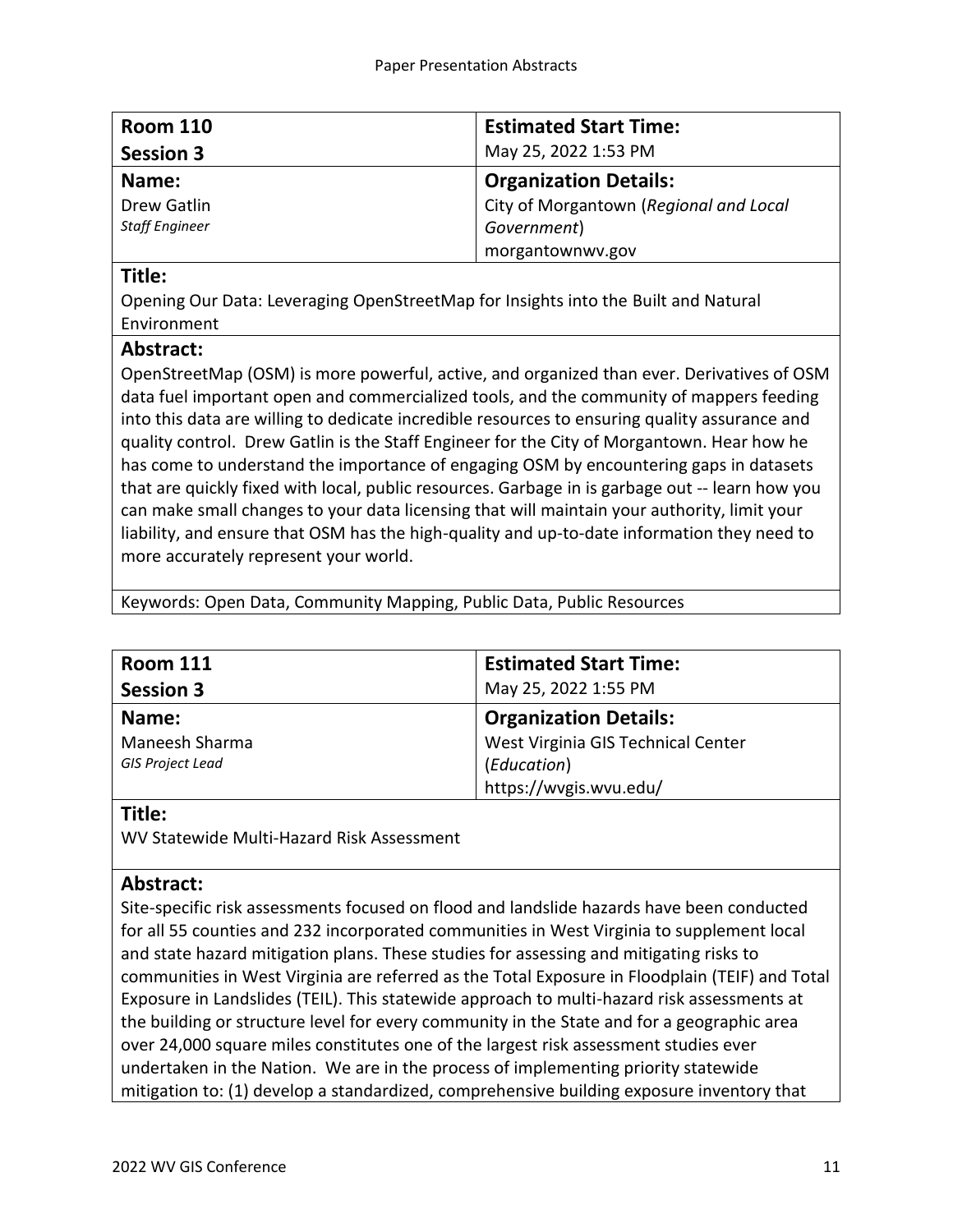includes critical facilities and state-owned properties; (2) create a statewide parcel file for hazard identification and risk assessments; (3) standardize the data analysis process so that future local and state plan updates are consistent and utilize comparable methodologies; (4) conduct a statewide Hazus Level 2 flood risk analysis with more accurate local building inventories (user-defined facilities), effective DFIRM floodplains, and high-resolution elevation data; and (5) build a statewide landslide incident database for improving landslide susceptibility assessments. Standardized risk assessments for flood and landslide hazards is being made available to Regions to integrate into local and state hazard mitigation plan updates.

Keywords: Risk Assessment, Flood, Landslide, Hazard Mitigation, West Virginia

| <b>Estimated Start Time:</b>                     |
|--------------------------------------------------|
| May 25, 2022 2:11 PM                             |
| <b>Organization Details:</b>                     |
| West Virginia Department of Tranportation (State |
| Government)                                      |
| https://transportation.wv.gov/Pages/default.aspx |
|                                                  |

# **Title:**

Municipal Mileage Data Collection

### **Abstract:**

The Municipal Mileage Report is a yearly report based upon the reported mileage of the 230 municipalities in the State of West Virginia. The West Virginia Department of Transportation is required to report this data to the Federal Government, but the municipalities are not required to provide this data to the State. Therefore, it is our responsibility to acquire the data from all 230 municipalities.

Keywords: Municipalities, Mileage, Data Collection, West Virginia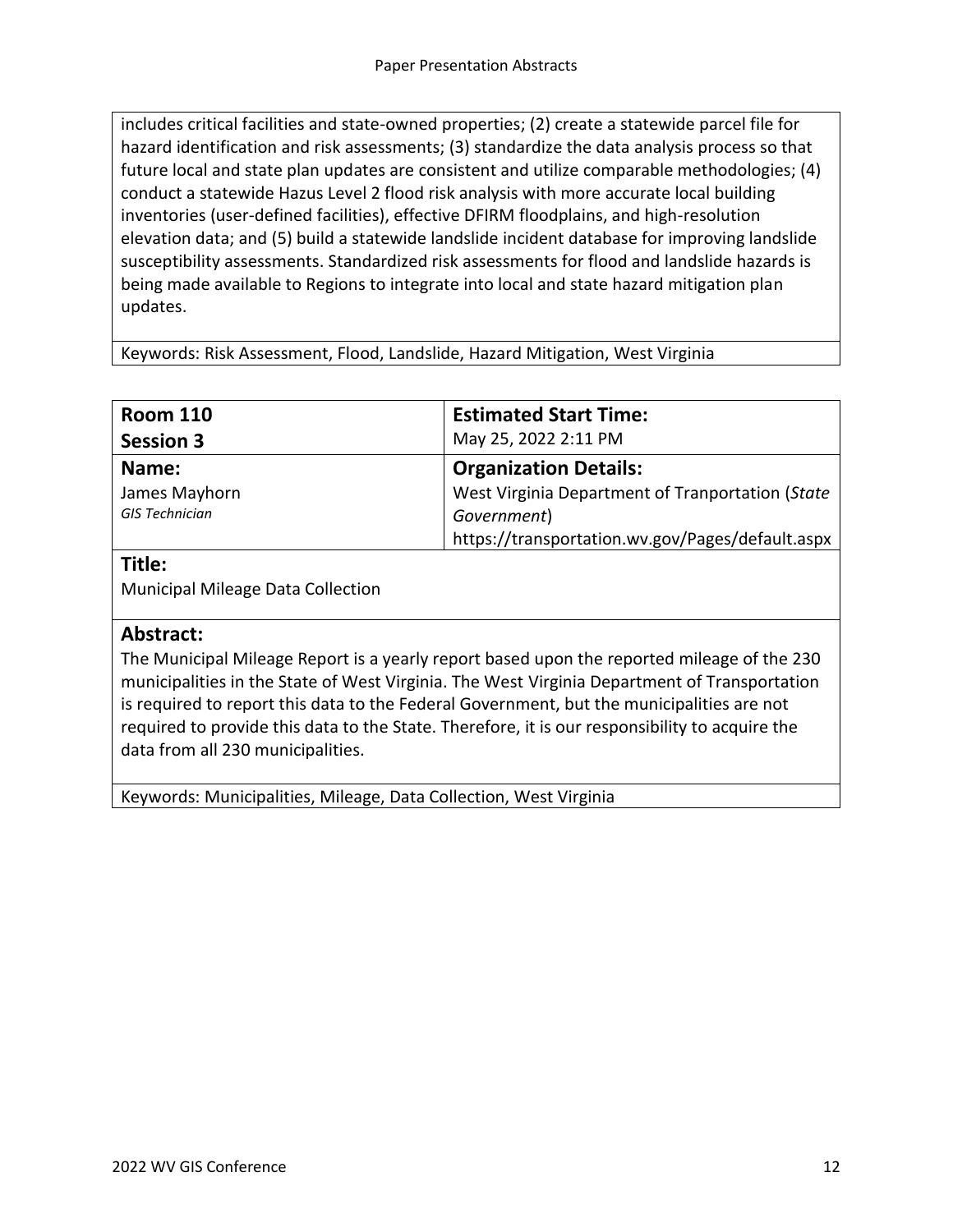| <b>Room 111</b>                   | <b>Estimated Start Time:</b> |
|-----------------------------------|------------------------------|
| <b>Session 4</b>                  | May 25, 2022 3:00 PM         |
| Name:                             | <b>Organization Details:</b> |
| Samuel Bearinger                  | NRAC (Education)             |
| <b>Geospatial Project Manager</b> | nrac.wvu.edu                 |
|                                   |                              |

Natural Resources Analysis Center UAS research program.

# **Abstract:**

The Natural Resource Analysis Center (NRAC) provides geospatially-based research, teaching and service focused on environmental and natural resource issues for West Virginia, the surrounding Appalachian region, and beyond. NRAC is a multi-disciplinary research and teaching facility within the Davis College of Agriculture, Natural Resources and Design, originally established in 1990. For over 20 years, NRAC research, service, and teaching activities have complemented work within the College in many fields. Areas of expertise at NRAC include landscape analysis, watershed-based modeling and applications, remote sensing, spatial decision support, energy issues, and economic development. This presentation will highlight our recent advances in UAS applications.

Keywords: drone, uas, remote, sensing

| <b>Room 111</b>             | <b>Estimated Start Time:</b>               |
|-----------------------------|--------------------------------------------|
| <b>Session 4</b>            | May 25, 2022 3:18 PM                       |
| Name:                       | <b>Organization Details:</b>               |
| <b>Anthony Mesa</b>         | West Virginia University Natural Resources |
| Graduate Research Assistant | Analysis Center (Education)                |
|                             | https://www.nrac.wvu.edu/                  |

## **Title:**

UAV Based Remote Sensing Solutions for Pipeline Safety, Monitoring, and Management

# **Abstract:**

West Virginia University's Natural Resource Analysis Center (NRAC) received a research grant through the United States Department of Transportation to discover cost-effective methodologies for pipeline safety, monitoring, and management. Pipeline corridor permit violations can cause severe environmental impacts and come with steep fines. Site compliance is assessed through on the ground inspections. Focal points of the inspections are vegetation coverage and the design and integrity of water and sediment control features such as water bars. Safety concerns are raised when inspectors are tasked with walking long sections of topographically complex terrain, like those found in West Virginia. To address these issues, NRAC explored the use of unmanned aerial vehicles (UAVs) equipped with varying remote sensors to capture, quantify, and monitor pipeline corridor vegetation and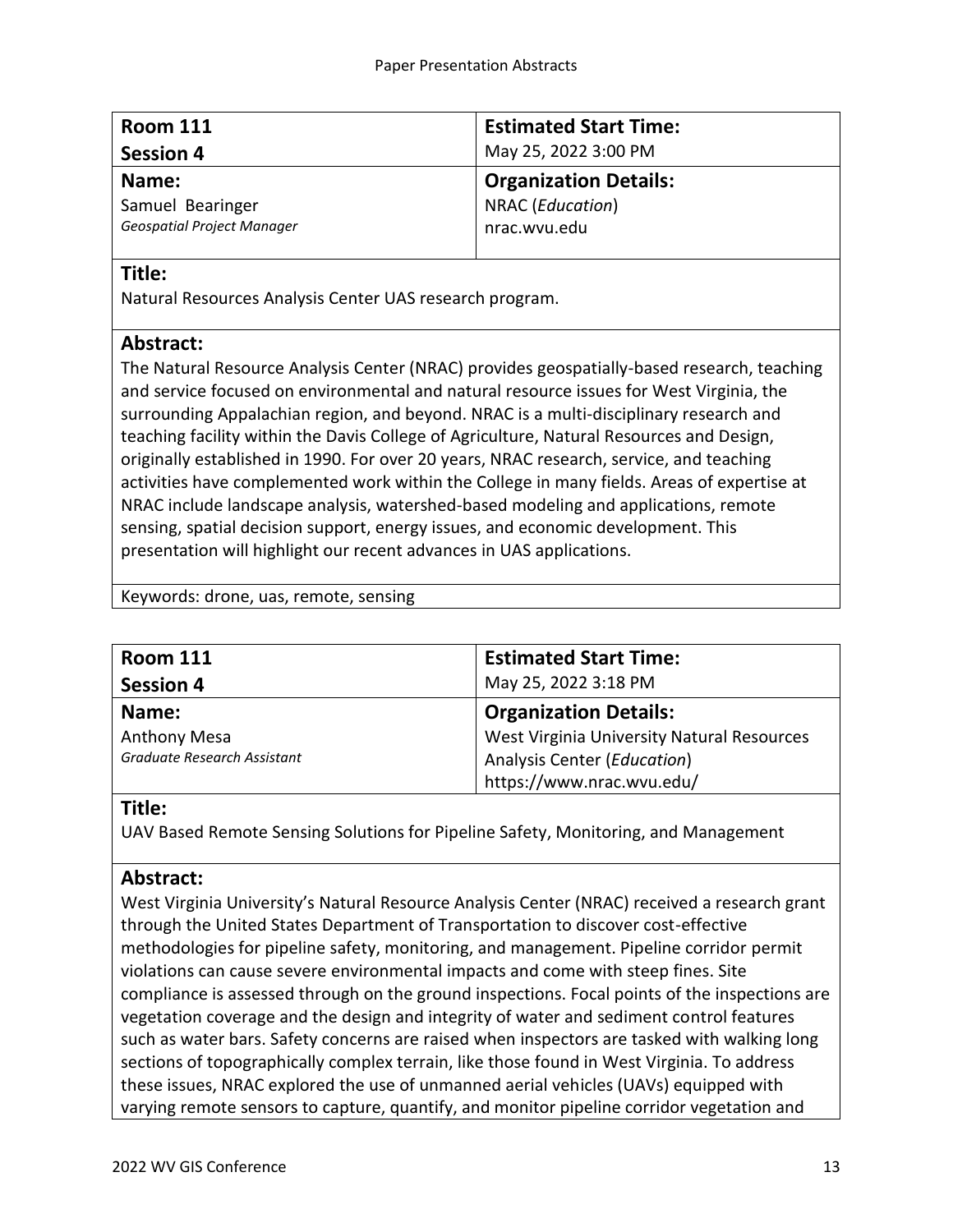water management features. The oil and gas permits require a site compliance threshold of 70% vegetation coverage. To address this objective, we evaluated the use of equipping a UAV with a multispectral sensor as a complementary tool to be used in the inspection process. Using a supervised machine learning process, we generated predicted vegetation presence from NDVI and single band reflectance maps. Model accuracy was assessed against inspector graded validation plots. Our research found the most accurate model performance being derived from the NDVI calculation alone. Additional permit requirements direct the monitoring of water and erosion control features. Using UAVs equipped with color imagery and LiDAR sensors, we were able to model the surface of the pipeline in a digital space, enabling further analysis. Ongoing research in the modeling of water bars holds promise in assessing the permit compliance of the structure of these critical features. Additionally, GIS derived surface flow analyses appear to be capable of highlighting water bars which are beginning to develop diversion failures.

Keywords: UAV, LiDAR, NDVI, Pipeline, BMP

| <b>Room 111</b>     | <b>Estimated Start Time:</b>                  |
|---------------------|-----------------------------------------------|
| <b>Session 4</b>    | May 25, 2022 3:35 PM                          |
| Name:               | <b>Organization Details:</b>                  |
| <b>Isaac Kinder</b> | Natural Resource Analysis Center, Davis       |
| Graduate Student    | College, West Virginia University (Education) |
|                     | https://www.nrac.wvu.edu/                     |

### **Title:**

Locating Historic Coal Mine Refuse Piles Using Remote Sensing and Machine Learning

# **Abstract:**

The purpose of this research is to locate pre-SMCRA (Surface Mining Control and Reclamation Act) coal refuse piles. These historic coal refuse piles often cause negative environmental impacts such as reductions in water quality, fire hazards, and wildlife habitat loss. The first step in the reclamation process is to identify and geo-locate these historic refuse piles. Geospatial data is abundant for post-SMCRA refuse piles, but nearly non-existent for pre-SMCRA refuse piles in West Virginia. To locate refuse piles, geospatial analyses will be used to interrogate statewide one-meter LiDAR DEM (digital elevation model) and NAIP (National Agriculture Imagery Program) data. Furthermore, remotely sensed imagery and publicly available geographic information system data will be utilized to calculate potential refuse pile location distances from preparation plants, major roads, and railroads. Analytical terrain models such as slope, aspect, curvature, topographic wetness, and channel networks will be derived from the DEM. Moreover, a NDVI (normalized differential vegetation index) model will be generated from the NAIP data to investigate potential vegetation indicators of refuse pile presence. ESDA (exploratory spatial data analysis) methods will then be used to statistically determine useful explanatory training variables based on correlation of the analytical terrain models, NDVI model, and the distance models between each of the training